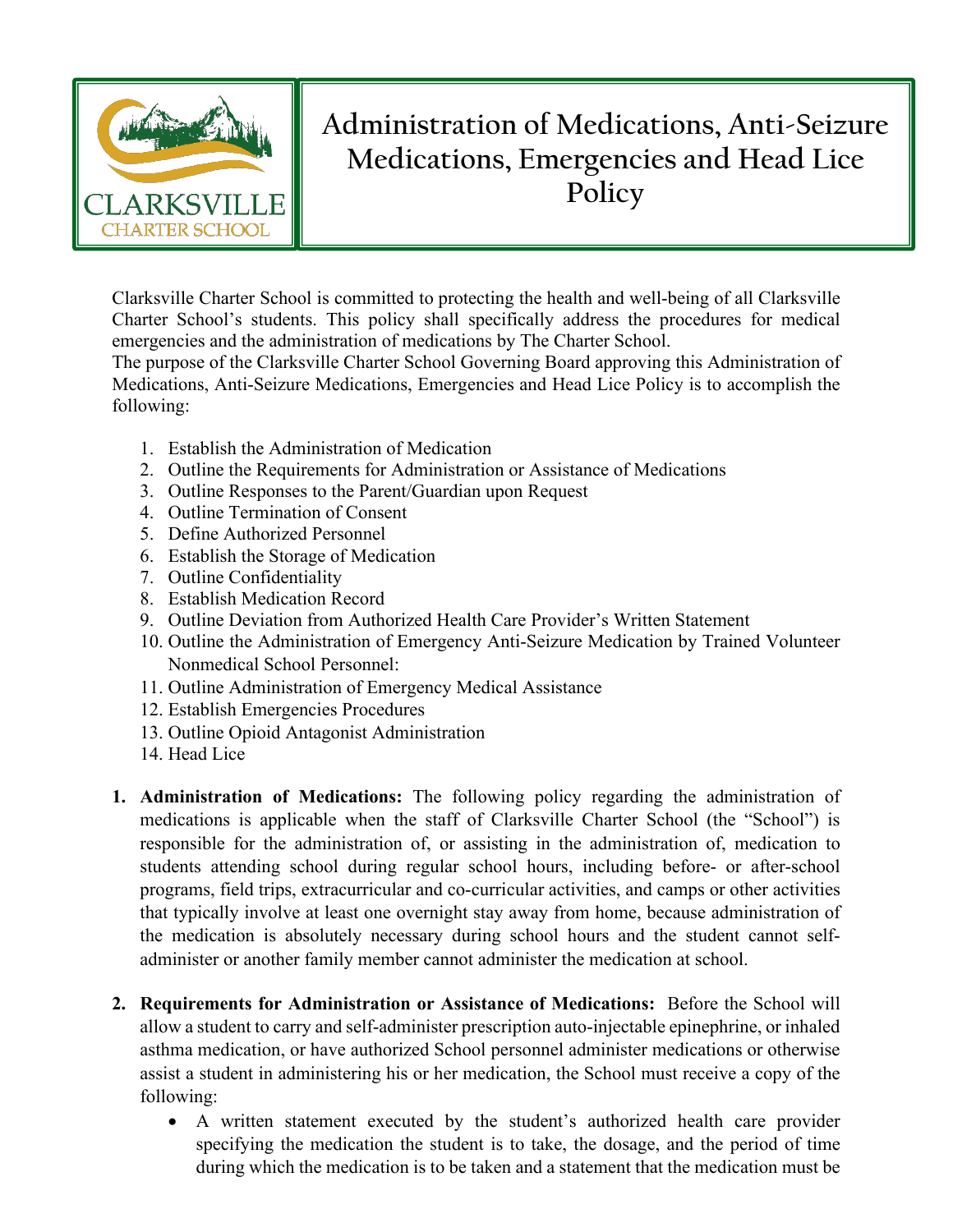taken during regular school hours, as well as detailing the method, amount and time schedule by which the medication is to be taken;

- A written statement by the student's parent or guardian initiating a request to have the medication administered to the student or to have the student otherwise assisted in the administration of the medication, in accordance with the authorized health care provider's written statement. The written statement shall also provide express permission for the School to communicate directly with the authorized health care provider, as may be necessary, regarding the authorized health care provider's written statement.
- In the cases of self-administration of asthma medication or prescription auto-injectable epinephrine, the School must also receive a confirmation from the authorized health care provider that the student is able to self-administer the medication and a written statement from the parent/guardian consenting to the student's self-administration and releasing the School and its personnel from civil liability if the self-administering student suffers an adverse reaction by self-administering his/her medication. Education Code §§ 49423, 49423.1.
- New statements by the parent/guardian and the authorized health care provider shall be required annually and whenever there is a change in the student's authorized health care provider, or a change in the medication, dosage, method by which the medication is required to be taken or date(s), or time(s) the medication is required to be taken. If there is not a current written statement by the student's parent or guardian and authorized health care provider, the School may not administer or assist in administration of medication. The School will provide each parent with a reminder at the beginning of each school year that they are required to provide the proper written statements.
- Parent(s)/guardian(s) of students requiring administration of medication or assistance with administration of medication shall personally deliver (or, if age appropriate, have the student deliver) the medication for administration to the school director.
- **3. Responses to the Parent/Guardian upon Request:** The School shall provide a response to the parent/guardian within 10 business days of receiving the request for administration and the physician statement regarding which School employees, if any, will administer medication to the student, and what the employees of the School will do to administer the medication to the student or otherwise assist the student in the administration of the medication.
- **4. Termination of Consent:** Parent(s)/guardian(s) of students who have previously provided consent for the School to administer medication or assist a student with the administration of medication may terminate consent by providing the School with a signed written withdrawal of consent on a form obtained from the office of the School Director.
- **5. Authorized Personnel:** The School director who is employed by the School and certified in accordance with Education Code section 44877 will administer or assist in administering the medication to students. If not available, a designated School employee who is legally able to and has consented to administer or assist in administering the medication to students will administer the medication or otherwise assist the students.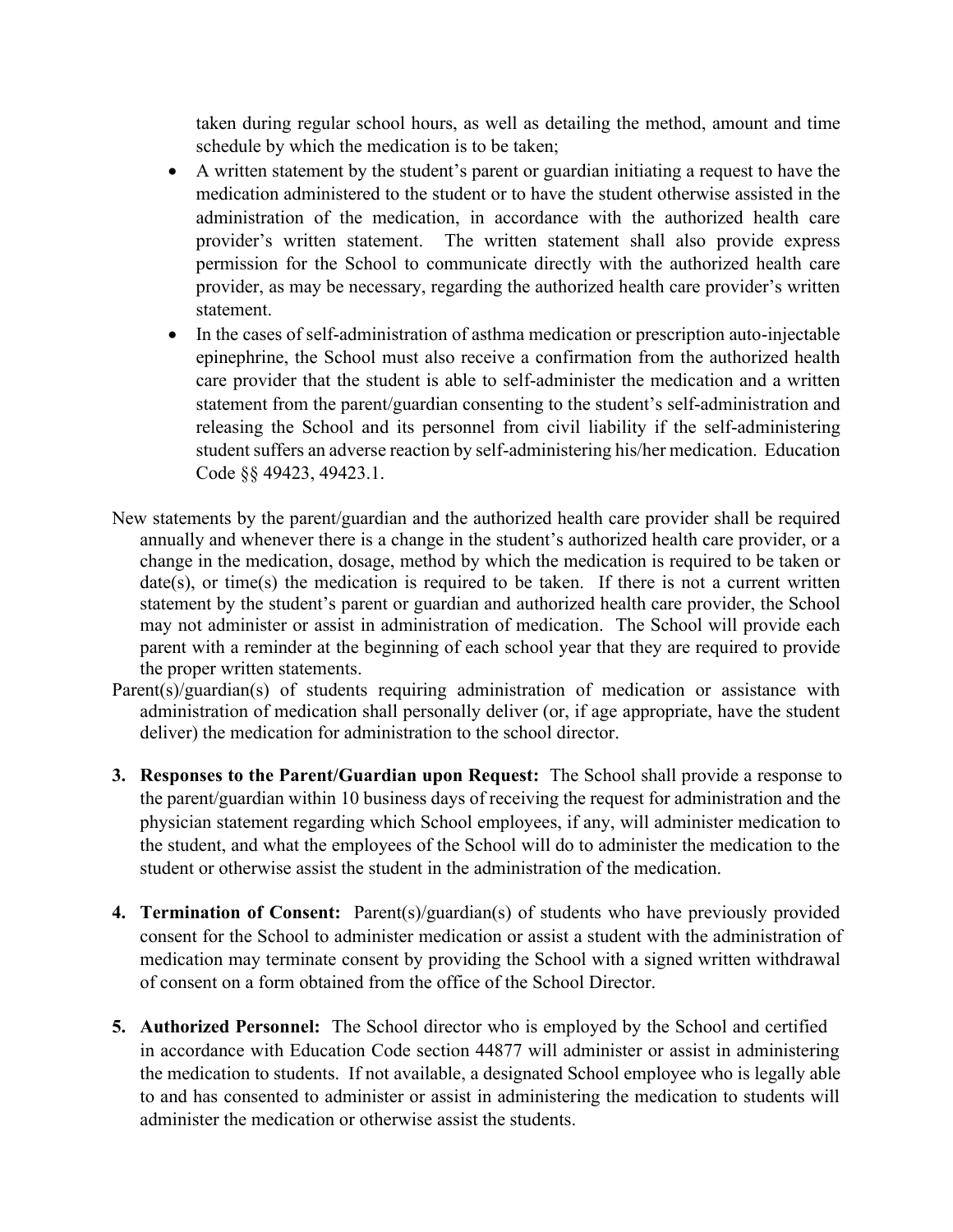- **6. Storage of Medication**: Medication for administration to students shall be maintained in the office of the School in a locked cabinet. It shall be clearly marked for easy identification. If the medication requires refrigeration, the medication shall be stored in a refrigerator in a locked office, which may only be accessed by the School director and other authorized personnel. If stored medication is unused, discontinued or outdated, the medication shall be returned to the student's parent/guardian where possible. If not possible, the School shall dispose of the medication by the end of the school year in accordance with applicable law.
- **7. Confidentiality:** School personnel with knowledge of the medical needs of students shall maintain the students' confidentiality. Any discussions with parents/guardians and/or authorized health care providers shall take place in an area that ensures student confidentiality. All medication records or other documentation relating to a student's medication needs shall be maintained in a location where access is restricted to the School Director, the School director or other designated School employees.
- **8. Medication Record:** The School shall maintain a medication record for each student that is allowed to carry and self-administer medication and for each student to whom medication is administered or other assistance is provided in the administration of medication.
- The medication record shall contain the following: 1) The authorized health care provider's written statement; 2) The written statement of the parent/guardian; 3) A medication log (see below); 4) Any other written documentation related to the administration of the medication to the student or otherwise assisting the pupil in the administration of the medication.
- The medication log shall contain the following information: 1) Student's name; 2) Name of the medication the student is required to take; 3) Dose of medication; 4) Method by which the pupil is required to take the medication; 5) Time the medication is to be taken during the regular school day; 6) Date(s) on which the student is required to take the medication; 7) Authorized health care provider's name and contact information; and 8) A space for daily recording of medication administration to the student or otherwise assisting the student, such as date, time, amount, and signature of the individual administering the medication or otherwise assisting in administration of the medication.
- **9. Deviation from Authorized Health Care Provider's Written Statement:** If a material or significant deviation from the authorized health care provider's written statement is discovered, notification as quickly as possible shall be made as follows: 1) If discovery is made by a licensed health care professional, notification of the deviation shall be in accordance with applicable standards of professional practice; 2) If discovery is made by an individual other than a licensed health care professional, notification shall be given to the School Director, the student's parent/guardian, any School employees that are licensed health care professionals and the student's authorized health care provider.

## **10. Administration of Emergency Anti-Seizure Medication by Trained Volunteer Nonmedical School Personnel:**

- Definitions:
	- o "Emergency anti-seizure medication," as used in this policy, means diazepam rectal gel and emergency medications approved by the federal Food and Drug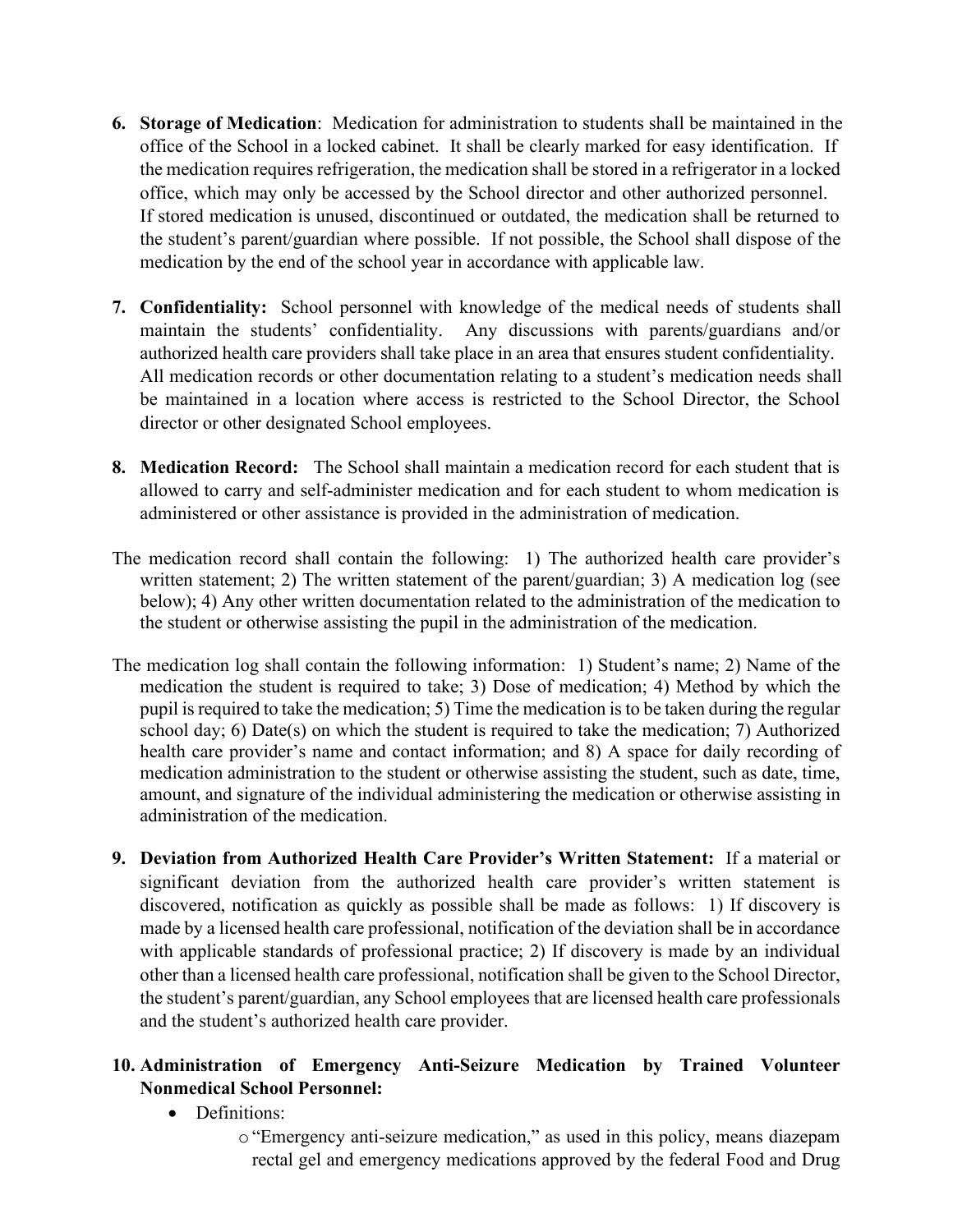Administration, prescribed for students with epilepsy for the management of seizures by persons without medical credentials.

- o"Emergency medical assistance" means the administration of an emergency anti-seizure medication to a pupil suffering from an epileptic seizure.
- o "Nonmedical school personnel or employees" means employees of the School who do not possess the licenses listed in 5 C.C.R. § 622.
- o "Regular school day" may include not only the time the student receives instruction, but also the time during which the pupil otherwise participates in activities under the auspices of the School, such as field trips, extracurricular and co-curricular activities, before- or after-school programs and camps or other activities that typically involve at least one overnight stay away from home.
- o"Supervision" means review, observation, and/or instruction of a designated nonmedical school employee's performance, but does not necessarily require the immediate presence of the supervisor at all times.
- **11. Administration of Emergency Medical Assistance:** The School will have at least one volunteer nonmedical school employees properly trained in the administration of emergency anti-seizure medication at all times. Emergency medical assistance shall be provided by these individuals when the following circumstances are present:
	- A pupil with epilepsy has been prescribed an emergency anti-seizure medication by his or her health care provider.
	- The parent or guardian of the pupil has requested that one or more volunteer nonmedical school employees be trained in the event a nurse is not available.
	- The School has on file a written statement from the pupil's authorized health care provider, provided by the parent, that includes the content required by California regulations.
	- The parent has provided all materials necessary to administer an emergency antiseizure medication.
	- The volunteer nonmedical school personnel have completed the required training.
	- The pupil is suffering from an epileptic seizure.
	- A credentialed school nurse or licensed vocational nurse is not available.

## **12. Emergencies Procedures:**

- First Aid and CPR: All teachers are certified in first aid and CPR and are re-certified every two years in either first aid or CPR. Every classroom has a First Aid Kit containing appropriate supplies. First aid will be administered whenever necessary by trained staff members. When necessary, the appropriate emergency personnel will be called to assist.
- Resuscitation Orders: School employees are trained and expected to respond to emergency situations without discrimination. If any student needs resuscitation, trained staff shall make every effort to resuscitate him/her. The School does not accept or follow any parental or medical "do not resuscitate" orders. School staff should not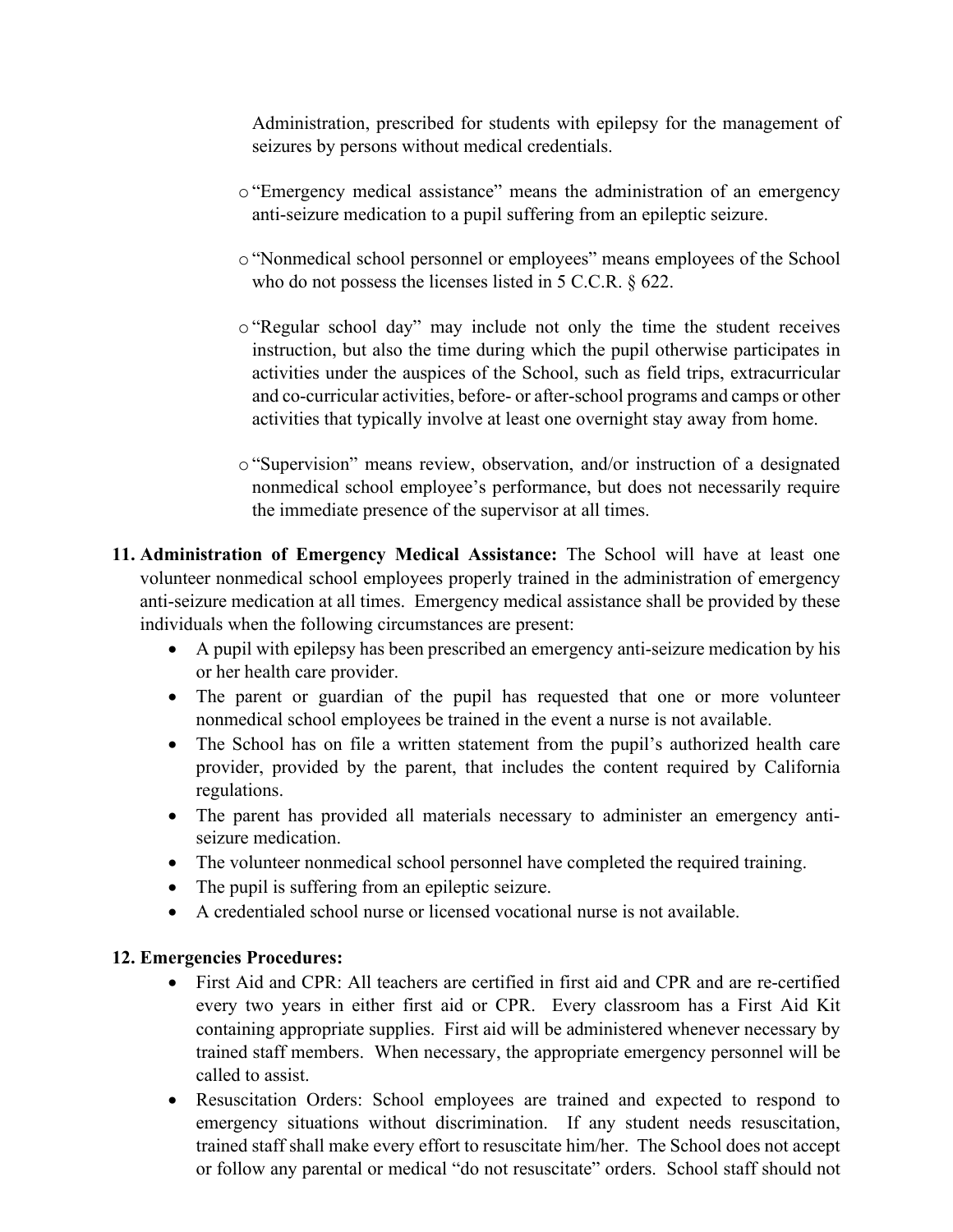be placed in the position of determining whether such orders should be followed. The School Director, or his/her designee, shall ensure that all parents/guardians are informed of this policy.

- Emergency Contact Information: For the protection of a student's health and welfare, the School shall require the parent/guardian(s) of all students to keep current with the School emergency information including the home address and telephone number, business address and telephone number of the parent/guardian(s), and the name, address and telephone number of a relative or friend who is authorized to care for the student in any emergency situation if the parent/guardian cannot be reached. Education Code § 49408.
- Emergency Aid to Students with Anaphylactic Reaction: The School will provide emergency epinephrine auto-injectors to trained School personnel and those trained personnel may use those epinephrine auto-injectors to provide emergency medical aid to persons suffering from an anaphylactic reaction. The training provided to School personnel shall be in compliance with the requirements of Education Code section 49414 and any regulations promulgated in line therewith.
- Trained School personnel may immediately administer an epinephrine auto-injector to a person suffering, or reasonably believed to be suffering, from an anaphylaxis reaction at School or a School related activity when a physician is not immediately available.
- For purposes of this policy, "anaphylaxis" means a potentially life-threatening hypersensitivity to a substance. Symptoms of anaphylaxis may include shortness of breath, wheezing, difficulty breathing, difficulty talking or swallowing, hives, itching, swelling, shock or asthma. Causes of anaphylaxis may include, but are not limited to, an insect sting, food allergy, drug reaction and exercise.
- **13. Opioid Antagonist Administration:** The School will provide emergency hydrochloride or another opioid antagonist ("Opioid Antagonist") to trained School personnel and those trained personnel may use the Opioid Antagonist to provide emergency medical aid to persons suffering, or reasonably believed to be suffering, from an opioid overdose. The training provided to School personnel shall be in compliance with the requirements of Education Code section 49414.3 and any regulations promulgated in line therewith.
- Trained School personnel may administer the Opioid Antagonist to a person exhibiting potentially life-threatening symptoms of an opioid overdose at school or a school activity when a physician is not immediately available. If the Opioid Antagonist is used, it shall be restocked as soon as reasonably possible, but no later than two weeks after it is used. The School's supply of Opioid Antagonist shall be restocked before its expiration date.
- If School personnel administers an Opioid Antagonist to a student, the School will call emergency services (9-1-1) and will contact the student's parent/guardian.
- **14. Procedures for Head Lice:** The Governing Board recognizes that head lice infestations among students require treatment but do not pose a risk of transmitting disease. The Director or designee shall encourage early detection and treatment in a manner that minimizes disruption to the educational program and reduces student absences.